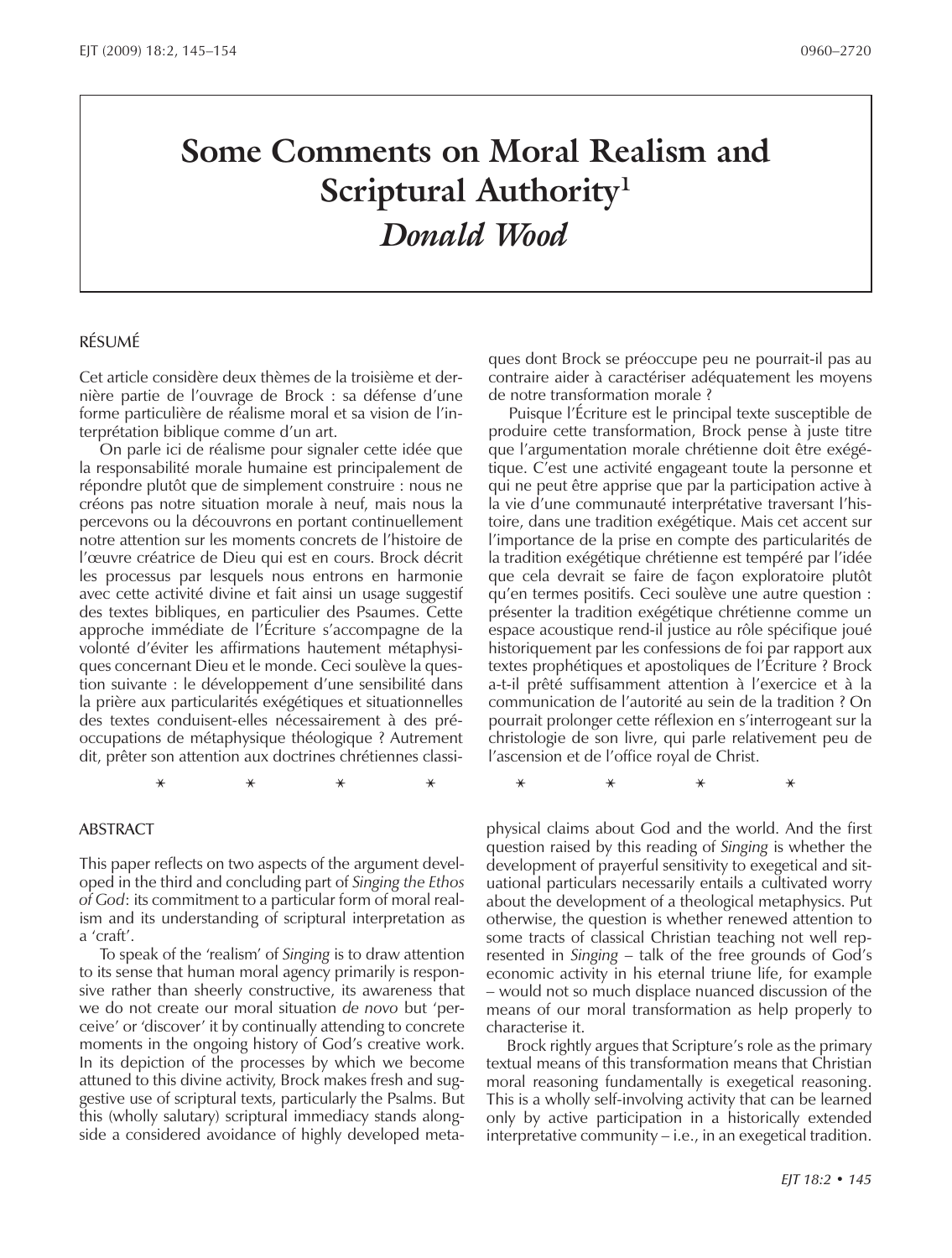**\* \* \* \* \* \* \* \***

**\* \* \* \* \* \* \* \***

But this (again, wholly salutary) emphasis on the need to attend to the particularities of the Christian exegetical tradition stands alongside a strong sense that it should be understood in explorative rather than positive terms. And the second question put to the book is whether – whatever we might say of the dynamics of learning a traditional 'craft' elsewhere – talk of the Christian exegetical tradition as an 'acoustic space' adequately attends to the

#### Zusammenfassung

Dieser Artikel reflektiert über zwei Aspekte der These, die im dritten und abschließenden Teil von *Singing the Ethos of God* entwickelt wird: die Bindung des Buches an eine bestimmte Form des moralischen Realismus und sein Verständnis von Schriftinterpretation als einem "Handwerk".

Vom "Realismus" des Buches *Singing the Ethos of God* zu sprechen heißt, die Aufmerksamkeit auf die Haltung des Buches zu lenken, dass die menschliche moralische Handlungskompetenz in erster Linie eine reagierende ist, im Gegensatz zu einer rein konstruktiven; heißt also, die Aufmerksamkeit auf das Bewusstsein des Buches zu lenken, dass wir unsere moralische Situation nicht de novo erzeugen, sondern dass wir sie "wahrnehmen" oder "entdecken", indem wir uns beständig mit konkreten Momenten in der laufenden Geschichte des kreativen Werkes Gottes befassen. In der Beschreibung der Prozesse, durch die wir auf diese göttliche Aktivität eingestimmt werden, benutzt Brock Texte der Schrift auf frische und anregende Weise, besonders Psalmtexte. Aber diese (völlig heilsame) Unmittelbarkeit zur Schrift steht neben einer wohl überlegten Vermeidung von hochentwickelten metaphysischen Behauptungen über Gott und die Welt. Und die erste Frage, die diese Leseweise des Buches *Singing the Ethos of God* aufwirft, lautet, ob die vom Gebet getragene Sensibilität für exegetische und situative Besonderheiten notwendigerweise eine gepflegte Angst vor der Entwicklung einer theologischen Metaphysik beinhaltet. Anders ausgedrückt: Es ist die Frage, ob erneute Aufmerksamkeit gegenüber einigen Bereichen der klassischen christlichen Lehre, die

'Everything', the English Christian author Chesterton once wrote, 'has in fact another side to it.'2 His point was not the relativist's platitude that things always can be seen and said otherwise; he was, rather, expressing a conviction, deep-seated in his thought, that we can be *surprised* by the world, and that  $-$  if we see the world rightly  $-$  we continually should be. It befits us as human beings to be astonished that things are as they are. And it is our singular duty to reflect on the ways in which we habitually lose touch with the world precisely by

*146 • EJT 18:2*

specific roles historically played by creeds and confessions vis-à-vis the prophetic-apostolic scriptural texts. In short, does Brock say enough about the exercise and so the communication of authority within the tradition? A fuller treatment of this question invites reflection on the Christology of his book, which speaks relatively little of the ascension of Christ and of his royal office.

in *Singing the Ethos of God* nicht gut vertreten sind – z. B. die Rede von den Ursachen der heilsgeschichtlichen Aktivität Gottes in seinem ewigen dreieinigen Leben -, die nuancierte Diskussion der Mittel unserer moralischen Transformation weniger verdrängen als vielmehr dieselben angemessen zu charakterisieren helfen würde.

Brock argumentiert zu Recht, dass die Rolle der Schrift als primärem textlichen Mittel dieser Transformation bedeutet, dass christliches moralisches Argumentieren grundlegend exegetisches Argumentieren ist. Das ist eine Aktivität, die jemanden völlig einbezieht und die nur durch aktive Teilnahme an einer historisch gewachsenen interpretativen Gemeinschaft gelernt werden kann – also in einer exegetischen Tradition. Aber diese (wiederum völlig heilsame) Betonung der Notwendigkeit, sich mit den Besonderheiten der christlichen exegetischen Tradition zu befassen, steht neben einem starken Eindruck, dass die Tradition forschend, nicht positiv verstanden werden sollte. Und die zweite Frage, die an das Buch gestellt wird, lautet, ob die Rede von der christlichen exegetischen Tradition als einem "akustischen Raum" die spezifischen Rollen angemessen beachtet, die historisch von Glaubensbekenntnissen im Gegenüber zu den prophetisch-apostolischen Texten gespielt wurden – unabhängig davon, was wir zu den Dynamiken des Erlernens eines traditionellen "Handwerks" andernorts sagen könnten. Kurzum: Sagt Brock genug zur Ausübung und damit zur Kommunikation von Autorität innerhalb der Tradition? Eine ausführlichere Auseinandersetzung mit dieser Frage lädt zu Überlegungen über die Christologie dieses Buches ein, die relativ wenig von der Himmelfahrt Christi und seinem königlichen Amt spricht.

taking it for granted. 'So long as we regard a tree as an obvious thing, naturally and reasonably created for a giraffe to eat, we cannot properly wonder at it. It is when we consider it as a prodigious wave of the living soil sprawling up to the skies for no reason in particular that we take off our hats, to the astonishment of the park-keeper.'3

This basic insight into the moral primacy of perception can be elaborated in terms, at once more formal and more personal, that bring us close to the heart of the vision of the Christian life and of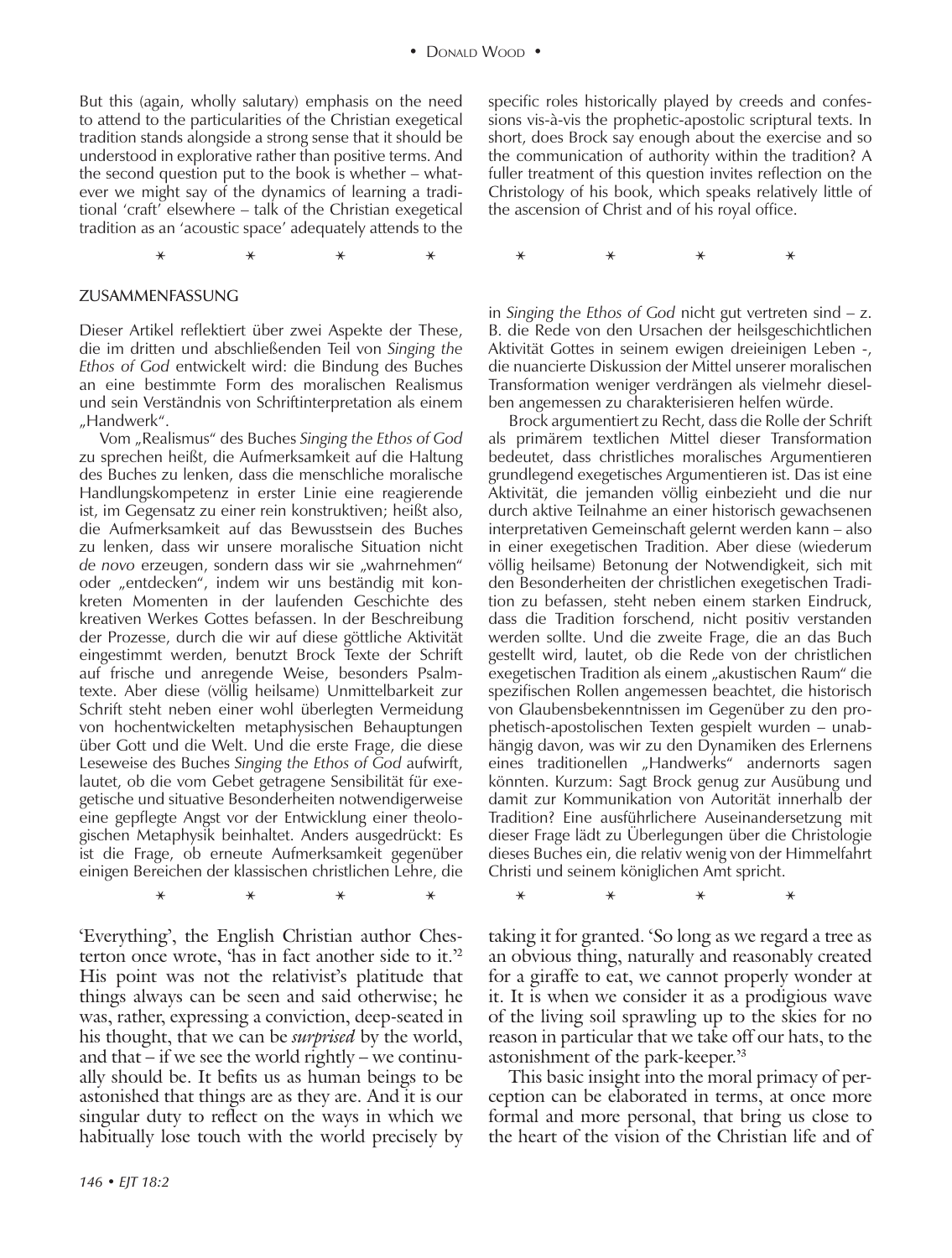Christian ethics that animates the third, final part of Brian Brock's *Singing the Ethos of God*. 4 To act well in the world, we might say, I must perceive the world as it truly is. And habitually, to my shame and sorrow, I fail to do so. In other words, the decisive ethical question – 'Where am I?' – is always bound up with another – 'How do I become one who perceives my situation rightly?' Christian moral theology names the attempt to put these questions to God by putting them to Scripture. And it remains in this life always unfinished business: we never are done enquiring after God, never done prayerfully regarding his Word. But this is not to say our prayer goes unanswered; indeed, it is itself already always an answer – a response in faith to the divine address that calls us into being and from which alone we can live: 'We are created by the Word of God, our human life is the answer to his Word'.<sup>5</sup>

This response to the divine address in the form of a prayerful scriptural exploration of our moral situation is not a solitary, purely intellectual exercise. It takes shape in communities of resounding praise: Christians read Scripture ethically when they sing together. And if this is an act in which some lead and others follow (if exegetical and moral judgments take shape in a tradition), it is still a task given to every Christian. So the question finally is not how to speak of the relationship between 'Scripture' and 'ethics' as an academic concern calling for a methodological response; the question is how to find ourselves in Scripture, and so learn gladly to inhabit the new world of God's working into which Scripture leads us.

So far, a rough preliminary sketch of the matter. The task before us is to reflect on this account of the relationship of Scripture and Christian ethics more fully and carefully, and to put some doctrinal questions to it. To anticipate: I think Brock is importantly right in his twofold claim that the proper perception of moral space is ethically basic and that Christians learn to know their situation – insofar as they do – by reading Scripture well. Scriptural reading, we might say, is internal to moral reasoning, and vice versa. For, on the one hand, learning to read Scripture Christianly – to read this biblical passage in this way and not that – involves learning to perceive my situation as one that calls for me to act in just this way rather than in any other. And, conversely, appropriately discerning my location always is a matter of attending to Scripture's specific instruction – you are *here*, so you must and may act *thus*. In words drawn directly from *Singing*: 'willingness and facility in venturing exegetical judgments is a precise correlative of willingness and facility in making individual ethical judgments in real time' (259).

But I also think we would do well to raise some questions both about how Brock construes our moral situation and about the way in which he depicts the role of Scripture in shaping our vision of reality. More closely, we need to consider at least these two interlocking questions: 1) In its commitment to a directly exegetical mode of contextual description, is *Singing* unduly anxious about doctrinal summary and metaphysical restatement of the scriptural texts, and does it thereby fail to attend to some tracts of traditional doctrine that retain important exegetical and moral force? 2) In its account of scriptural reading as a craft learned in an irreducibly complex and wholly specific exegetical tradition, does the book say enough about the concrete ways in which Scripture exerts and communicates its moral authority?

In restricting ourselves to these lines of reflection, we will of course pass by much of interest. *Singing* is an exceptionally stimulating book and it rewards reading from multiple angles. In our consideration of its final section, two defects in particular need to be noted. First, I have said very little by way of comment on the decisive intellectual influences on *Singing*, though echoes of these voices will be heard clearly enough. Second, and more culpably, I have chosen not to engage at length the scriptural exegesis that forms the constructive heart of the book. A reading of this material informs the entire presentation here, and it occasionally emerges into clear view. But it does not take centre stage, and so I have not taken up directly the difficult and fruitful question of what it might teach us of the practice of ethical exegesis. In these omissions as in its positive explication, what follows should be read as an extended gloss on the *tolle, lege* ('take and read') – a recommendation that readers return to the book for themselves, precisely in order to be directed once again with renewed attention and love to the scriptural texts it so admirably serves.

#### **I.**

For all the complexity and nuance of *Singing*, the broad outlines of its argument can be traced in fairly straightforward terms. Simply put, the book takes up the familiar question: what is the place of Scripture in Christian ethics?; sets it alongside another: what is the place of Christian ethics in Scripture?; and suggests that this second ques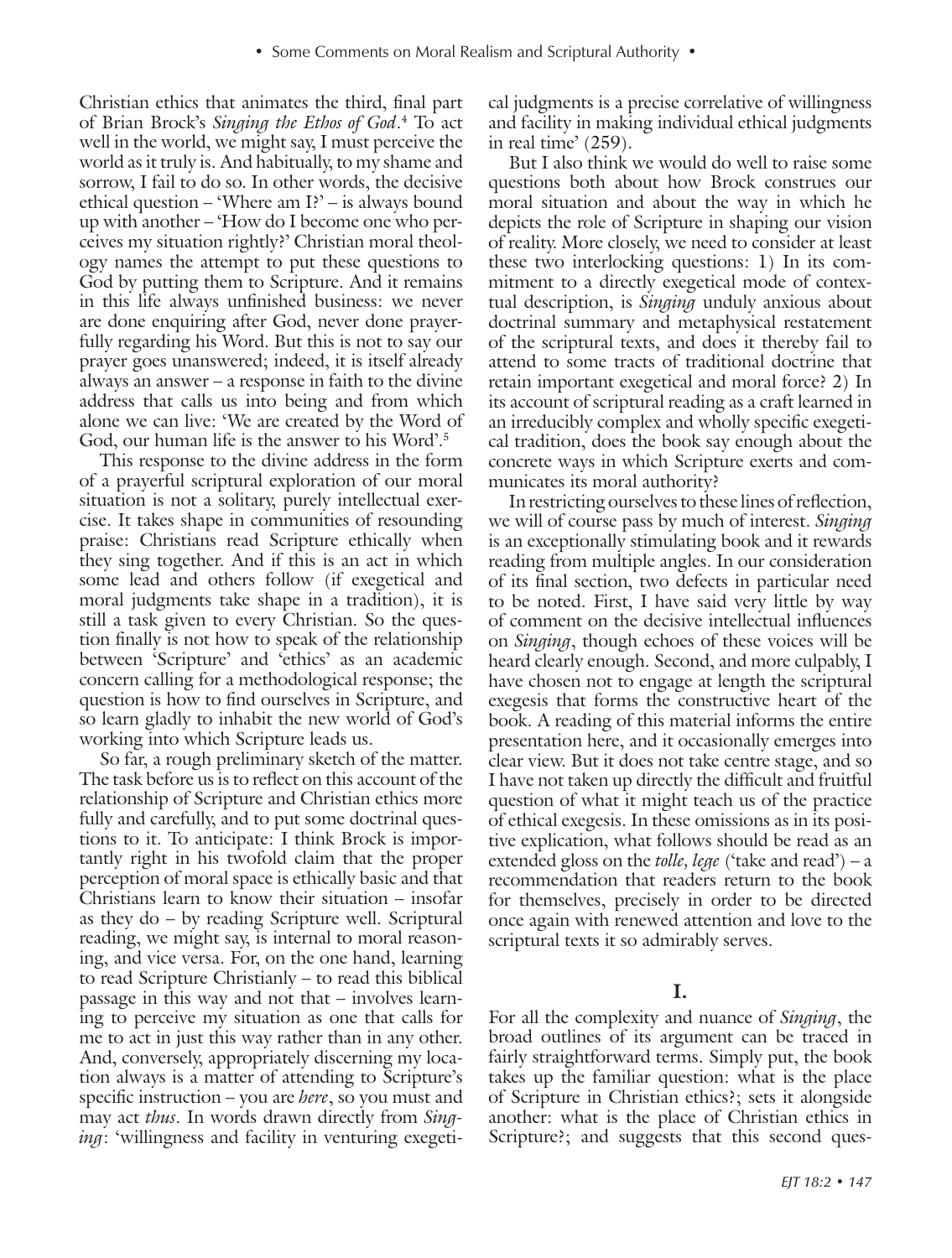tion, rightly understood, comprehends in itself the proper answer to the first. This threefold movement corresponds, roughly, to the three main parts of the book. So in the five chapters that constitute Part I, Brock develops a typology of recent, (mostly) English-language, accounts of the role of the Bible in Christian ethics (the chapter on Bonhoeffer is exceptional in several senses). Part II offers a reading of Augustine and Luther on the Psalms, introducing readers to an older tradition that presumes the truth and relevance of Scripture's moral landscape, and which understands continually renewed engagement with the scriptural texts as a divinely appointed means by which we may learn rightly to praise the Creator and so gladly to inhabit our rightful place in his world. Part III recapitulates this movement from hermeneutics to exegesis in a constructive mode: chapter 8 sketches a vision of scriptural interpretation as a never-ending exploration of the divine ethos, a transformative process of 'discovering our way into life with God' (244) and chapter 9 exhibits the theological richness of the craft of ethical exegesis through its extended and creative readings of Psalms 130 and 104.

The overarching concern of the book is to ask after the role of Scripture, and especially the Psalms, in our moral transformation. In summary form: the subject of this transformation is the triune God, its textual instrument is Scripture, 'God's chosen form of self-mediation' (249), and its end is perfected creaturely fellowship – a human community that lives in the unity of the Creator's praise. The ultimate *telos* of this divine working lies beyond the boundaries of history in the *visio Dei* (362); but about the eschatological transcendence of Scripture's mediatorial role Brock has little directly to say. The book rather focuses all its efforts on describing and exhibiting the ways in which Scripture functions in the divine economy to generate 'a community that has its own ethos, distinct and distinctly Christian' (281).

In its depiction of this transformation of human life, the book regularly deploys two complementary sets of images: transformation as a *movement into a new culture* and as a *movement into wholeness*. The role of Scripture is construed somewhat differently in each connection.

Consider first the image of the Christian life as a process of cultural discovery or exploration. The recurring example is of a person who undertakes a journey to a foreign country:

She wants to stay for a long time and desires

to know the culture, to fit in as best she can, to become a participant in the flow of life and thus to learn from the inside what the culture has to teach. The first hurdle she faces is learning the language, and in the process [of learning it] she slowly discovers that she is learning not merely a language but a new way of life (244).

Three things are worth noting. First, the image of the Christian life as cultural discovery bespeaks a commitment to some form of *moral realism*. The relevant verbs make the point clearly enough: desiring, fitting in, becoming a participant, learning, facing a hurdle, discovering. The Christian life is not an exercise in self-invention; Christian identity is 'external constituted' (70; cf. esp. 300- 301), ordered by and towards an antecedent reality. Just so, we must conceive of Christian ethics 'not as "creating" a better world but as the discovery of the world of God's working' (243). Second, the process of learning a new culture is irreducibly *linguistic*: 'we enter cultures by learning their languages' (*ibid*). Conversely, one can only learn a language by immersing oneself in the forms of life that ground and sustain it (245). This deep intersection of language and praxis is named 'grammar' and its defining character in any given culture is called 'ethos'. Each is an embracing term: a grammar may comprehend many discourses; an ethos many behaviours. A traveller may fairly quickly learn a new discourse; the exploration of a grammar never ends.<sup>6</sup> Third, the process of learning a new culture – and so a new grammar or ethos – begins with *desire*. And that is to say a Christian moral theology must always also be a theology of the Christian affections.

At this point we can begin to understand what is meant by the claim that Christian ethics is 'the task of making the grammar of our lives explicit by bringing it into contact with Scripture' (242). Christian ethics has not primarily to do with the modification of Christian behaviours, perhaps by the application of moral precepts culled from the more overtly 'ethical' passages of Scripture. Rather, it is a process of self-discovery enabled by immersion in Scripture's moral world. By exposing ourselves to Scripture's grammar – to the forms of life from which by God's design Scripture proceeds and to which it tends – we come to recognize that 'we are all strangers to the moral world of Scripture' (ix). The task of Christian ethics is not to overcome this estrangement conceptually, but to know and name the ways in which Scripture's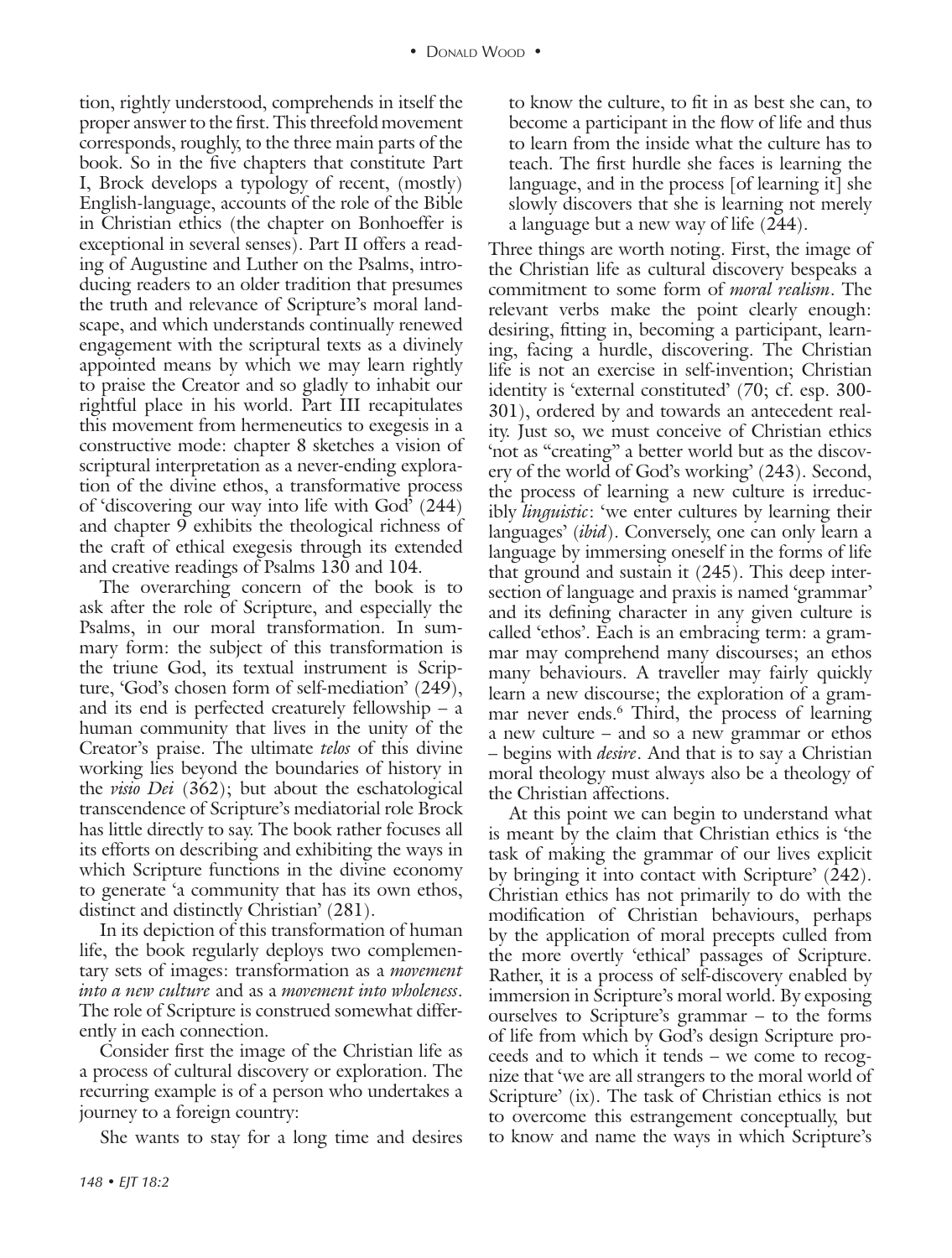world remains foreign to us, and so to facilitate our movement into it.

Like the anthropologist, the ethicist engages in a descriptive task of exposing contemporary social grammars to view. But unlike anthropology, Christian ethics does so to facilitate their assessment, critique and possible reformulation in the light of the work of Christ. In short, Christian ethics describes and evaluates the grammar of human behaviour as a joyous participation in the transformation of the Christian mind and action (247).

This '*Leitmotiv* of foreignness' (xiv; cf. 328) is complemented by another controlling image: that of the Christian life as a movement into wholeness. Whereas before the human condition is conceived as a state of alienation or estrangement,<sup>7</sup> here it is perceived as fragmented and threatened by dissolution. Correspondingly, God's renewal of human life is understood as its reordering and reintegration. In the most severely formal terms, the problematic is the relation of the one and the many: how is it that we can discern and embrace the unity of our lives in the multiplicity of our experiences and proximate commitments? Conversely, how can we learn truthfully to celebrate the world's abundance, neither seeking to master it nor failing rightly to acknowledge it? And, alongside these questions: how do we discern and describe Scripture's function in God's ordering of this diverse world?

Brock considers and responds to these questions – and herein lies his main provocation – primarily exegetically, by offering extended readings of Psalm 130 and 104. At the risk of slightly over-schematising his book, we might say that the two images of transformation as a movement into a new culture and as a movement into wholeness (or: as the discovery of a new world and as the discovery of the world's manifold unity) map directly onto the themes of these two psalms. So Psalm 130 is read as 'portray[ing] the birth of Christian faith' (242) in prayer and Psalm 104 its growth in praise. By taking up Psalm 130 as our own song, we discover that Scripture introduces us to a radically new world, the world of God's present working, and that prayer is 'the practice in which a new world of faith appears' (282). In prayer, we learn with Israel actively to hope in the advent of God's renewing presence by calling upon his name. The Psalm itself is the enablement of our invocation precisely as the textual reflex of Israel's prayer. From Psalm 104, we learn that the one God continually orders creation

as a harmonious whole, an inwardly differentiated unity which we come to know and to celebrate by taking our own part with all the saints in Israel's praise (cf. 304).

In the course of his reading of these Psalms, Brock occasionally makes passing reference to specific contemporary ethical issues – questions currently arising in environmental and medical ethics, for example – as well as classical moral puzzles (when, if ever, is it permissible to lie?). But the tenor of the book is reflective rather than deliberative; it does not undertake extensive analysis of particular ethical issues so much as ask how scriptural reading provokes reconsideration of the terms in which we undertake to describe the realities that call for moral engagement.8 The primary ethical question is, again, contextual: Where are we? And, again, the continual putting of this question to Scripture is itself the primary task of Christian ethics, the recurring original step in our active collaboration in our own transformation (cf. xviii). When Brock puts this question to the Psalms, the basic answer is: we are in God's world, in God's story.

### **II.**

'God does not need the world for his own perfection.'9 So Herman Bavinck, representing a broad consensus in the tradition. Against all forms of monism, the creedal tradition insists that reality is ontologically complex. And while this conviction is, finally, grounded in a christological affirmation – in the doctrine of the two natures – it finds clear expression in the doctrine of creation. The terms 'Creator' and 'creature', we can say, are metaphysically basic. And their proper use involves at least three affirmations. First, God and creation are not equivalent realities. They remain in every instance entirely distinct. God is not creation or some instance of it; creation is not God nor some part or aspect of God. Second, God and creation are conjointly exhaustive of reality. There is God and there is the world, and there is nothing else. Third, the relationship between God and the world is neither necessary nor accidental but contingent. God creates out of no inward compulsion or external constraint, he realises no potential in himself or in some external factor, but effortlessly brings his will to pass in a wholly fitting act of sovereign freedom. Just so, creation introduces no essential change in God. And, for its part, creation is free simply to be itself. For the ultimate whence of creation lies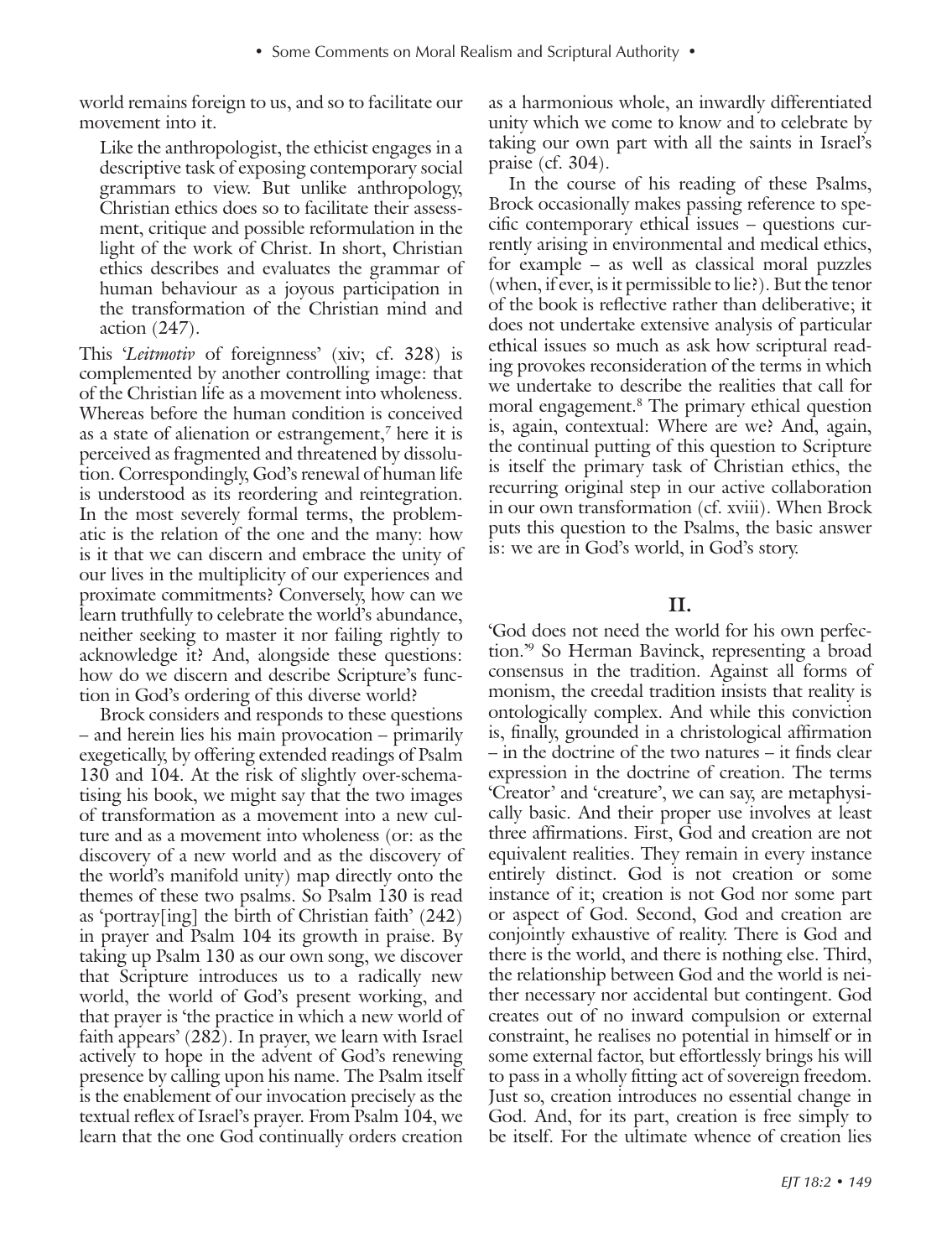in the utterly gratuitous resolve of the triune God whose eternal greatness and goodness enjoys no increase and suffers no diminution from creation's coming-to-be.10

In the language taken up in the older Reformed dogmatics, creation is the first of the *operationes Dei externae*, and like all such works it rests on the *operationes internae*. And here a distinction is to be made between the personal inward works of God and his essential works *ad intra* (the manifold decrees of the one eternal divine counsel). These works belong together, but in just this order. First, the Father's eternal knowing and loving the Son, the Son's perfect response to the Father (Matthew 11:27; John 17:24) and the Spirit's eternal searching of the deep things of God (1 Corinthians  $2:10$ .<sup>11</sup> Then God's eternal decree to create the world and to keep faith with it. And then, but only then, the works *ad extra* – those creative and redemptive actions which God freely undertakes towards and in the world.12 To speak thus of the radical non-necessity of creation's existence is not to undermine its genuine reality, and so to corrode the sense that our actions in the world finally matter. It is, rather, to secure the sort of reality which the world and our actions in it possess, an attempt to specify precisely what it means to say we act, if at all, in *creation*. As creatures, we exercise real moral initiative and so we may genuinely respond in freedom to a God who freely has granted us life – not the divine life which is uniquely and incommunicably his, but the life which properly is ours according to his good pleasure.

This, in rough outline, is one traditional way to specify what it means to begin speaking theologically of creation as the place in which human beings may intend and enact the good. For its part, *Singing* clearly knows and straightforwardly registers the scripturally and theologically basic distinction between Creator and creation: 'Creation is not God' (254).<sup>13</sup> But it remains throughout uninterested in and indeed deeply nervous about the sorts of doctrinal distinctions just invoked. Brock offers us, in short, a deeply non-metaphysical account of the human situation. He knows that to speak of our moral context in scriptural terms is to speak of the world as God's creation, and so to speak of the infrangible distinction between God and the world. But he wishes us to mark this difference not, in the first instance, by deploying a doctrine of the anterior perfection of the divine life, an account of the divine counsel and decrees, the doctrine of *creatio ex nihilo*, and so on, but by taking up the language

of Israel's prayer and praise as it comes to us in the Psalter.

Could we say that this pervasive resistance to metaphysics in *Singing* trades on a basic sense that talk of enduring natures and accomplished intentions, creaturely or divine, tends to harden our gaze, preventing us from perceiving God's new and unanticipated historically generative acts and so distorting our understanding of the possibilities and responsibilities for action which we encounter along the way? The book is clear, in any case, that '[t]he use and inhabitation of Christian descriptions of reality happens in irreducibly particular circumstances and thus depends not only on a grasp of the systematic connections of theology but also on having been shaped into a people who know how to ask for and discern the Spirit's appearance' (259). And this statement, appropriately balanced in itself, stands against the backdrop of a whole series of statements that express an overarching worry that modern moral and systematic theologies habitually abstract from the concrete urgencies of the life of faith, tempted to believe that once we have 'mapped' our moral space or developed a mature theological ontology the work essentially is done.

Of course, systematic moral theologies in particular need to be alert to the force of this critique; we have every reason to accept the point that 'over-confidence in the explanatory and orientational power of moral ontology can radically mischaracterise how the Christian faith conceives of life with God in time, and so can resist the judgement, conversion and hope which can arise only in the specific episodes of the economy of God's speech and action towards us'.<sup>14</sup> But we should not be too quickly forced into deciding between scriptural transparency and systematic cogency, between taking direct moral instruction from an intra-textually ramified reading of the Psalter and allowing dogmatically ordered articulations of scriptural teaching to direct us to implications of the gospel to which we might otherwise remain inattentive. And we should not adopt too rigid a posture towards the long, catholic tradition of trinitarian moral theology in which rigorous, carefully modulated metaphysical statement is understood as a natural extension and confirmation of the close, continual, direct engagement with discrete scriptural texts and moments of active moral commitment that is the primary business of the Christian life.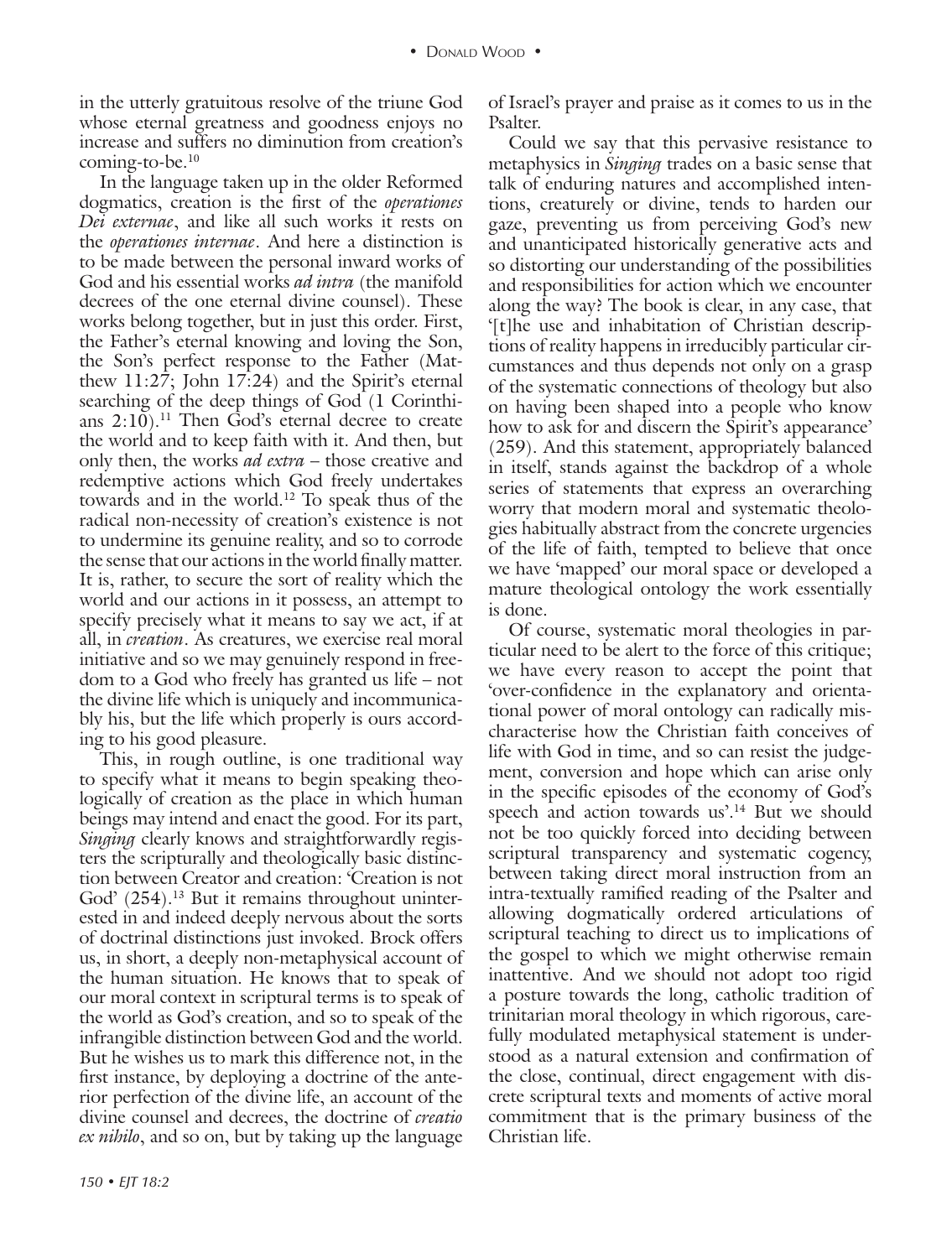#### **III.**

This metaphysically deflationary posture in the account of Scripture's moral world in Brock's book finds important correspondences in its treatment of scriptural interpretation, which takes an active interest in counteracting what it takes to be an intellectually unsatisfying and spiritually troubling investment in hermeneutical method. In transitioning to this aspect of the book's argument, we are, note, not leaving behind the question of how we are to understand its talk of our moral transformation as a movement into the wholeness God intends for his people. The question here simply takes on a different form: granted that Scripture is, precisely in its variegated canonical form, the divinely appointed means by which God embraces, judges and unifies the many discourses of the world into a single grammar, how is this soteriological function to find fitting recognition in our reading practices?

We begin with the simple observation that Scripture is not formless. It is by God's design neither a single, monolithic text nor a conglomerate of texts only incidentally related. It is the unified collection of entirely distinctive writings we call the canon of the Old and New Testaments. And precisely in this form it is the means by which God embraces and heals the various competing discourses of our world. The task of Christian ethics, then, is not to abstract some moral content from Scripture out of a felt duty conceptually to improve upon its given form, but simply 'to expose the Bible's function in the divine reclamation of the diverse rationalities partitioning and fragmenting our lives' (253). More specifically, in reading the Psalms we are led to ask: 'How do we allow the scriptural form and content to shape both our exegetical and ethical methodologies? How do we perceive their inner unity?' (242) Again, the question bespeaks a realist commitment: The moral power of Scripture as an integrated whole, in the unity of its form and content, is a factor of its employment in the divine service, not of our reading practices. Scripture's moral relevance does not depend upon our ability to identify the text's overarching 'subject-matter', for example, or a set of unifying focal images. The search for a hermeneutical 'centre' of Scripture or a master-concept must always prove a failure and a distraction, for Scripture is a grammar, and a grammar has no 'centre' (252).15 Again, the unity of Scripture is not a characteristic accruing to it *qua* text. Its unity is a function solely of its relation

to 'the unified grammar of the divine life that faith seeks in the diverse moments and strands of the biblical witness and in our lives' (253). Scripture is, we might say, both a formal and a material witness to the manifold wisdom of the one God – a textual reflex and just so a fitting servant of God's work of integrating many voices into a single song of praise.

Thus Scripture can be called an 'acoustic realm' (262). And as with Scripture, so it is – *mutatis mutandis* – with the exegetical tradition. This tradition is to be understood 'not as a repository of settled ontological truths but as a broad, multifaceted, and somehow unified and unbroken wrestling with specific texts'  $(103)$  – an acoustic space in which each voice has its own place alongside and in complex interaction with others.

Brock is precisely right, I think, to insist that Scripture needs no improvement, and that theology must continually resist the temptation to translate Scripture's historically complicated and conceptually mobile language wholesale into some more apparently purified, extensible and so generally relevant idiom. Modern accounts of scriptural reading and of Christian ethics have too often traded on abstractions of Scripture's content from its given form (cf. 241). It is at this point that the analysis of contemporary Scripture-and-ethics discussions in *Singing* is most penetrating and forceful, for it is able to diagnose the contemporary commitment to method as a *spiritual* problem – a failure of theological nerve, a lack of confidence in God's decision to rule his Church precisely through these texts, in all their evident diversity and even their apparent disarray.

The point becomes clearer in light of the book's positive proposal that we think of scriptural reading as a 'craft'. Learning to read the Bible well is a far more complex and self-involving process than mastering and deploying a method. 'This kind of biblical interpretation cannot be learned from an instruction manual'; 'it demands apprenticeship to those who can teach us the forms of judging' how rightly to perceive our place in our social and cultural context ('the logic of our lives') and how to perceive our immediate context in Scripture's terms (262). To learn scriptural interpretation as a craft, that is, is to become a different sort of person – to be transformed by our immersion in a long tradition of churchly reading.

Thus active engagement in the church's living exegetical tradition is primary, requiring and allowing no prior justification in terms of some general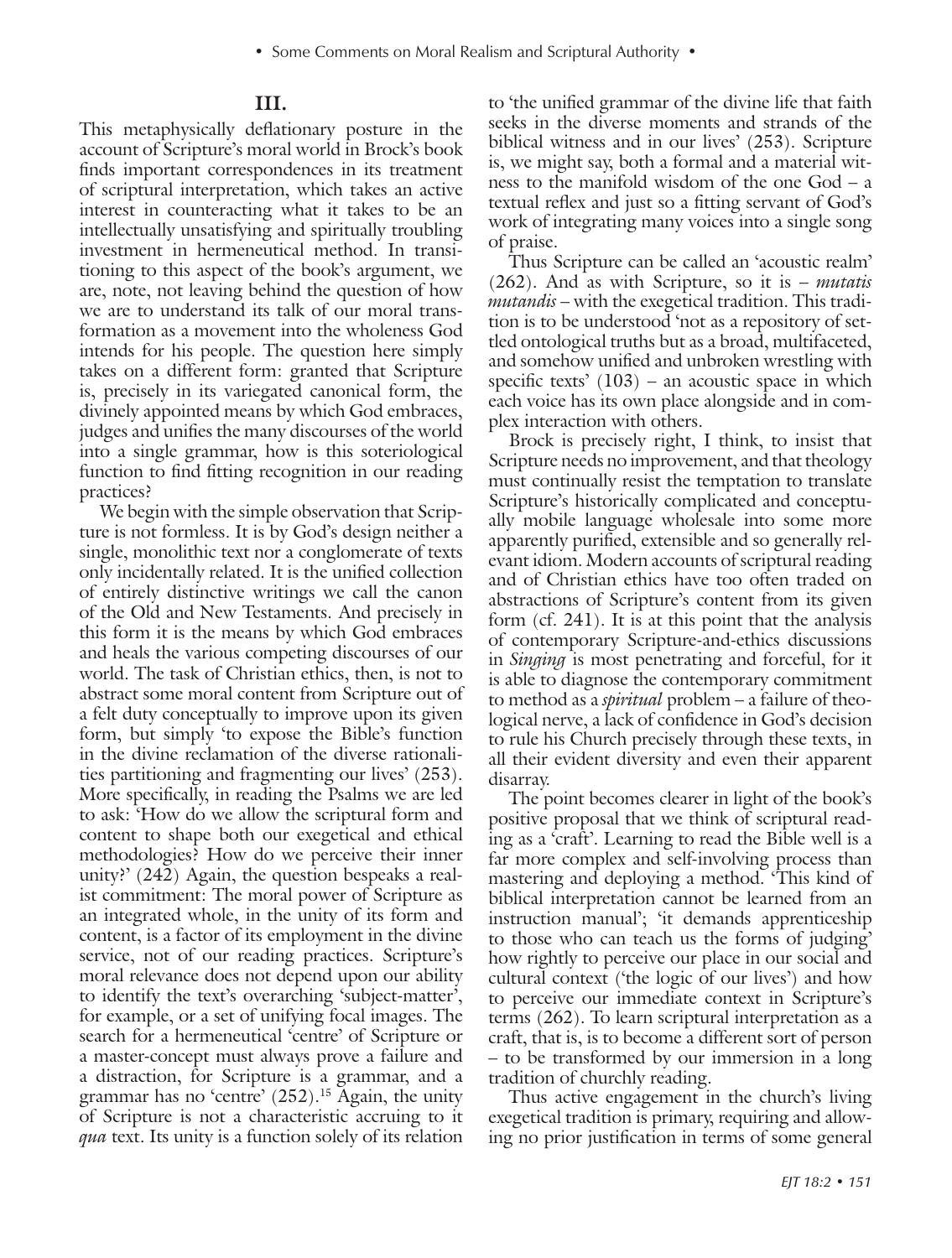hermeneutical theory – even a theory of the irreducibly communal quality of understanding. One simply begins by beginning.<sup>16</sup> If anything precedes the initial act of reading in this tradition it is simply the desire to do so, where desire is the quality of a personal *act*, and so can be described only in biographical terms. (This is, I take it, one of the functions of the reading of Augustine's hermeneutical conversion in the book's introduction.) Above all, we cannot think that we can secure our position *visà-vis* Scripture and ensure a proper reading of it in advance of our actually engaging it – certainly not by the cultivation and deployment of an exegetical methodology. Scriptural reading always is an act of self-exposure, demanding complete commitment. Better, scriptural reading is an activity that takes shape within the *church*. And if we seek to name its original moment, we simply confess: *credo ecclesiam*. And as scriptural reading takes place as a dynamic in the common life of the saints, so a theology of scriptural interpretation must always be a theology of the third article.

All of this – if it is in fact a tolerably accurate representation of the dynamics Brock seeks to indicate – is much to be welcomed. But again we would do well to ask whether there are not losses as well as gains in the way *Singing* makes its case, and whether attending to the particularities of Scripture and of the exegetical tradition may not take a somewhat different form.

May we not in fact be led to a more comprehensive and ordered vision of the manifold unity of the tradition, for example, if we view it not simply as a space of spiritual exploration or as an 'intergenerational dialogue of a community of faith as it learns anew what it means to walk with God' (281) but also and even primarily as the history of the church's divine service as stewards of the apostolic gospel, the faith once-for-all delivered to the saints?<sup>17</sup> Put more sharply, is it possible to speak not simply of the corrigibility of the creeds (and confessions) but also of their abiding *authority*? Unremitting stress on particularities can have a curiously flattening effect on history. And against an impression that some readers may take from the silences of *Singing*, we need to remind ourselves that the Christian exegetical tradition also is in large measure a creedal and confessional tradition. In doing so, we also need clearly to assert that the intention and effect of appeals to the authority of the creeds and confessions is not simply to close down the church's interpretative options but also to liberate the church from merely parochial readings of Scripture – including those readings which, undertaken in a post-metaphysical era, no longer even aspire to catholicity. In this sense, active deference to creedal and confessional documents as authorities – secondary, derivative authorities, subject to Scripture's absolute judgment, but authorities nonetheless – opens up theological discourse rather than closing it down. And so it serves contemporary moral and exegetical reflection in much the same way as appeals to the Scripture principle or the construction of theological systems – both of which are ways in which theology serves the contemporary church by reminding it that its range of sympathies and interests is not self-justifying. We may well continue to allow concerns about premature closure and theological abstraction to inspire doubts about ancient creeds and modern systems of doctrine, but it is never a foregone conclusion that our worries are uniformly well-placed.

A useful contrast may be drawn at this point with the recent essay by Oliver O'Donovan on 'The Moral Authority of Scripture'.18 Reflecting on the exclusivity of the *hypo theou* ['from / by God'] of Romans 13.1, O'Donovan explores the ways in which the authority of the one God meets us through many media. While all authority comes 'from God', it does not encounter us *directly* from God, but is mediated to us through created structures. Where this mediation is distorted, creaturely freedom is separated from its true source and end in God, and human agents become enslaved by the world's 'rulers and authorities'. To perceive our moral situation, then, is to be instructed by the gospel that Christ has triumphed over these worldly powers and sits enthroned as 'the sovereign Lord of creaturely authorities, appointed to bring them to their goal in the purposes of God'.<sup>19</sup> Talk of Christian obedience, then, which arises at the intersection of divine authority and creaturely freedom, requires us to speak of the ascension and heavenly session of Christ. And so we are led (Ephesians 1) to speak of Christ's communication of his kingly authority to the church that is built on the apostles and prophets – which is to say, upon the authors of the New and Old Testaments. Thus the moral authority of Scripture is grounded in a christologically focused account of the economy of salvation. And because all genuine authority is selfcommunicating, Scripture engenders in the reading church dogmatic statements that themselves enjoy a derivative, limited, but just so proper authority of their own.20

The differences in this construal of the shape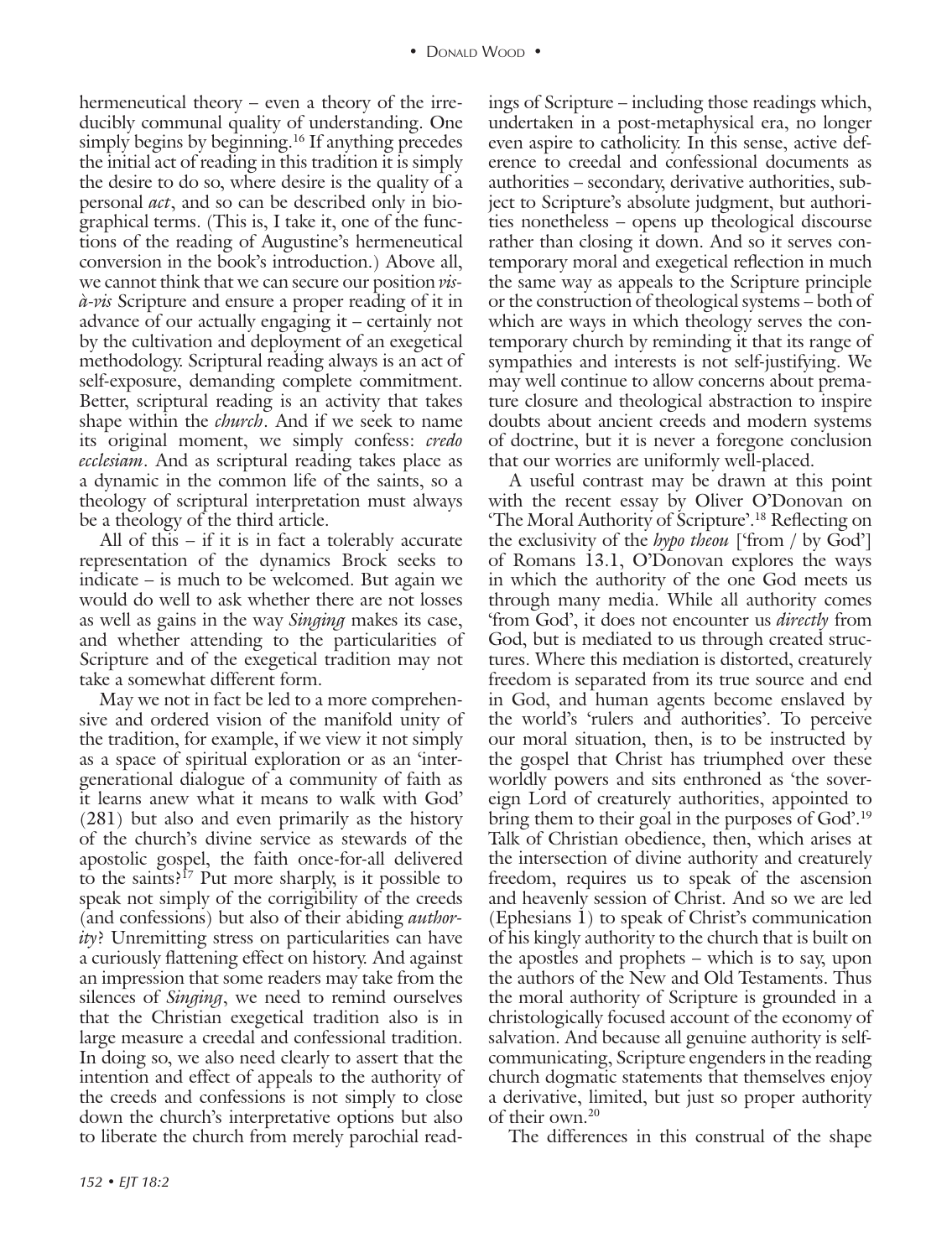of the divine economy with those in *Singing* is instructive – talk of Christ's ascension and session, for example, enjoys a low profile in Brock, who speaks more fluently of the relationship between Christ and the church using the Pauline metaphor of the 'body of Christ' read through Augustine's doctrine of the *totus Christus* while making free and somewhat opaque use of the *communicatio idiomatum*. The question is whether, given its own doctrinal commitments, *Singing* can carry through its analysis of the relationship between Scripture and Christian ethics towards a fuller account of authority in the tradition. Only so, perhaps, can we speak of scriptural interpretation as a 'craft' learned by immersion in the exegetical tradition and mean the tradition of Augustine and Luther.

Dr. Donald Wood is lecturer in systematic theology at the University of Aberdeen. He is author of *Barth's Theology of Interpretation* (Aldershot: Ashgate, 2007).

#### **Notes**

- 1 This is an edited version of a paper presented at the Annual Book Colloquium of the Kirby Laing Institute for Christian Ethics (KLICE), Tyndale House, Cambridge, 3-4 September 2008.
- 2 G.K. Chesterton, 'A Defence of Nonsense', in *Stories, Essays and Poems* (London: Dent and Sons, 1935) 127 [123-127].
- 3 Chesterton, 'Defence', 126-127.
- 4 Brian Brock, *Singing the Ethos of God. On the Place of Christian Ethics in Scripture* (Grand Rapids: Eerdmans, 2007). Page references in the text are to this work.
- 5 Hans G. Ulrich, *Wie Geschöpfe leben. Konturen evangelischer Ethik* (Münster: LIT Verlag, 2005) 19.
- At one point in the book  $(248)$ , this emphasis on the linguistic dimension of all human experience appears to complicate the realist impulse. Nominalism at least threatens in the claim that '[o]ne metaphor reveals (creates) one reality, and draws out a different set of features of experience'. Other affirmations in the book (e.g., 272) are less ambiguous.
- 7 Cf. 328: 'Foreignness is, ultimately, the political, epistemic, and practical alienation of a world trying to save itself.'
- 8 'A true Christian ethical statement ventures in faith to propose a specific action in specific circumstances, and it does not take the form of a general claim about the good…. We discover our being in Christ when we give up our moral detachment and say, "Biblical text X and ethical consideration Y meet here in this situation, and demand a response" (260-261). In

failing to develop any extensive, direct ethical statements of this sort, is *Singing* (ironically) guilty of leaving undone what it asks its readers to do (cf.. 68)? The charge, here as elsewhere, probably does not stick; a charitable reading will, at least, carefully factor in questions of tactics and genre before making much of such a claim. A more serious question is whether the book's proper stress on moral descriptions involves a *de facto* material limitation in its understanding of the task of Christian ethics – a failure to consider with sufficient care 'the transitions of thought between "descriptive" and "prescriptive" of which any form of moral realism must take account; see Oliver O'Donovan, 'The Object of Theological Ethics', *Studies in Christian Ethics* 20.2 (2007) 210 [203-214], which puts this question to H. Ulrich, *Wie Geschöpfe leben*. In reflecting on this question, it is worth remembering that the text of *Singing* cannot simply be dissolved into its influences; whatever the interpretative gains of locating *Singing* alongside the work of Hans Ulrich, Bernd Wannenwetsch and others in a putative 'Erlangen school', or indeed, in a longer tradition of broadly Lutheran ethics, the text has a distinctive integrity of its own that needs always to be recognised.

- 9 Herman Bavinck, *Reformed Dogmatics. Volume 2: God and Creation* (trans. J. Vriend; Grand Rapids: Eerdmans, 2004) 342.
- 10 See the lucid reflections on this theme in Robert Sokolowski, *The God of Faith and Reason* (Washington, D.C.: Catholic University of America Press, 1995).
- 11 See Bavinck, *Reformed Dogmatics*, 2:342.
- 12 On the conceptual transition between God's eternal will and its realisation in time as it was handled by the Reformed Orthodox, see the concise review of the sources in Heinrich Heppe, *Die Dogmatik der evangelisch-reformirten Kirche* (Elberfeld: Friedrichs, 1861) 137-145. The basic movement might be summarised thus: All the works of God are deliberate; God is never unwillingly or unwittingly the God he eternally is. Thus the will of God, like the knowledge of God, is said to be identical with his essence. But this does not exclude the possibility that God could will the existence of another outside himself without detriment to his own blessedness. God can eternally and immutably decree freely to create and so to be the creator. In that the object of the decree is a reality external to God, it is not constitutive of the divine life; God would be the one he is even if he never decreed the world's existence. Having so decreed, creation follows *ex necessitate consequentiae*; but its necessity is consequent *only* upon the free decree. So, in Voetius' formula: '*Creatio* is an *actio ad extra*, and therefore free, and so accords with the decree. In addition it is outward and emanative, and so is distinguished from the decree' (141).
- 13 Cf. the final line of 351, which almost certainly